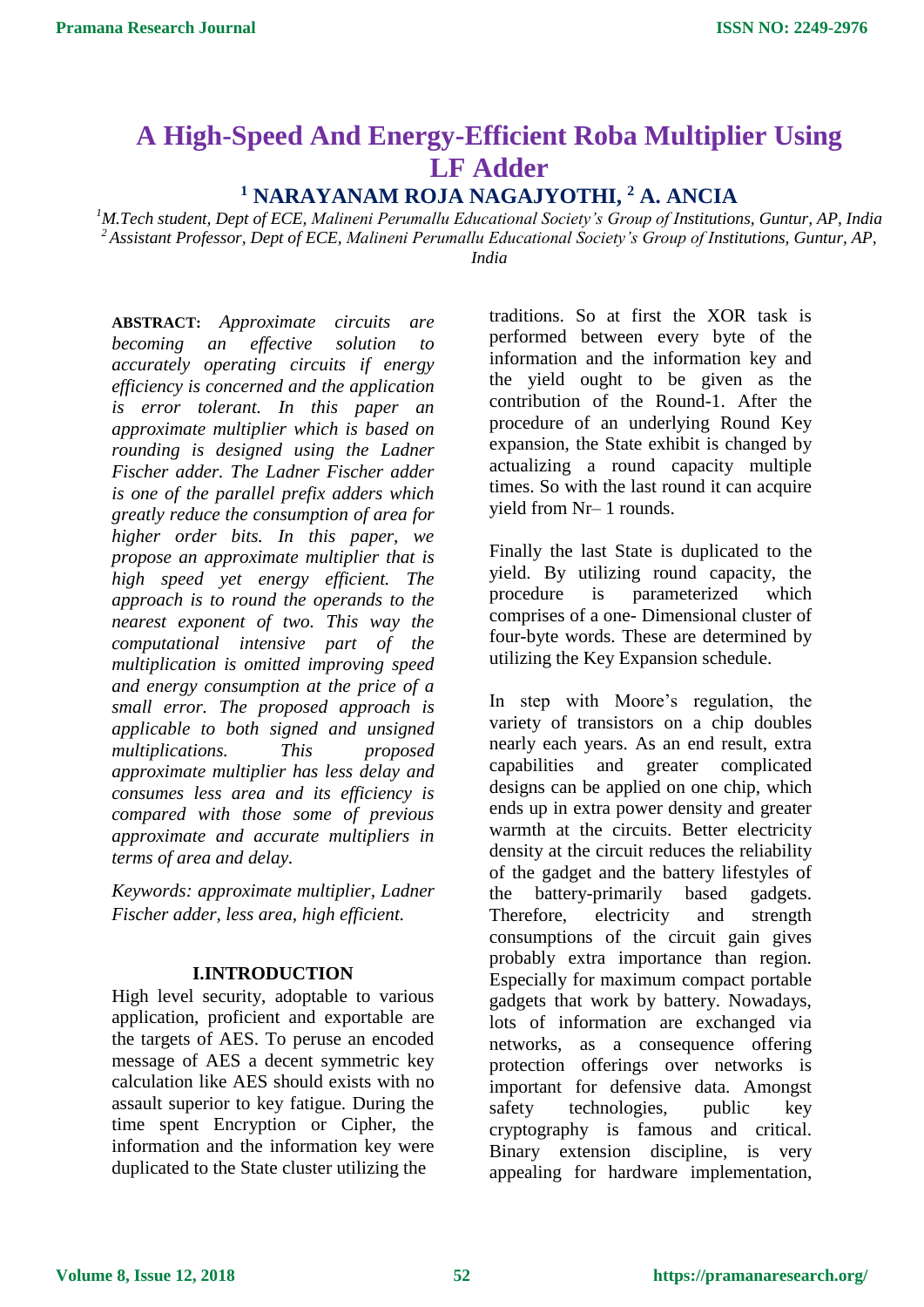because it offers bring loose arithmetic. Multiplication operation has been paid most attention by using researchers, due to the fact addition is simply bitwise XOR operation among two subject elements, and the extra complex operations, inversion, and may be done with a few multiplications. In RoBA multiplier there are numerous strategies to represent field factors, which include polynomial foundation (PB), everyday basis, and dual basis. PB is probably the most popularly used foundation, because it is followed as one of the basis selections by using companies that set requirements for cryptography programs. The utilization of approximate multipliers in image preparing applications, which prompts decreases in power utilization, deferral, and transistor check contrasted and those of a correct multiplier configuration, has been examined in the writing.

Basically, our focus is on digit-level architectures for RoBA multipliers. We show that a specific feature of redundant representation can be used for a class of finite fields to significantly reduce the architectural complexity of RoBA multipliers to compensate for the inherent redundancy in this representation system. Two variants of multiplication algorithms along with their corresponding architecture are presented. It is shown that the proposed architectures have highly regular structures and thus suitable for hardware implementation. Comparisons with existing digit-level RoBA architectures reveal that both the proposed architectures outperform other RoBA architectures when considering area-delay product as a measure of performance

The idea of embedding a field in a larger ring was first put forward by GAO Et Al*.* for performing fast multiplication using RoBA. Later on, Wu *et al.* introduced redundant representation, also known as RoBA, and finite field multiplication using this representation system. In endeavors to Increase the augmentation speed or to lessen the equipment complexities, a few designs have been proposed a short time later, for example, combo style engineering and inear feedback Shift register (LFSR)- based structures. All the more as of late, Xie et al. proposed a recursive decay plot for digit-level sequential/parallel structures to accomplish less area– time– control complexities. In spite of the structure of the engineering being used, the fundamental downside of repetitive portrayal is that it contains a specific measure of excess as implanting field F2m of size m in cyclostome field  $F(n)$ 2 of size n,  $(n > m)$ , is certifiably not a coordinated mapping task. Subsequently, repetitive portrayal requires more bits to speak to a field component, where the quantity of portrayal bits relies upon the measure of the cyclostome field in which the hidden field is implanted. In the proposed augmentation, the summation of the rough logarithms decides the aftereffect of the task. Henceforth, the increases are rearranged to some move and include tasks. It depended on the decay of the information operands. This technique significantly enhanced the normal mistake at the cost of expanding the equipment of the inexact multiplier by around multiple times.

#### **II. RELATED WORK**

In this area, a portion of the past works in the field of estimated multipliers are quickly checked on. A rough multiplier and an estimated viper dependent on a method named broken-array multiplier (BAM) were proposed. By applying the BAM estimate strategy to the regular altered Booth multiplier, a surmised Signed Booth multiplier was displayed. The vast majority of the recently proposed estimated multipliers depend on either changing the structure or multifaceted nature decrease of an explicit exact multiplier. ROBA multiplier has the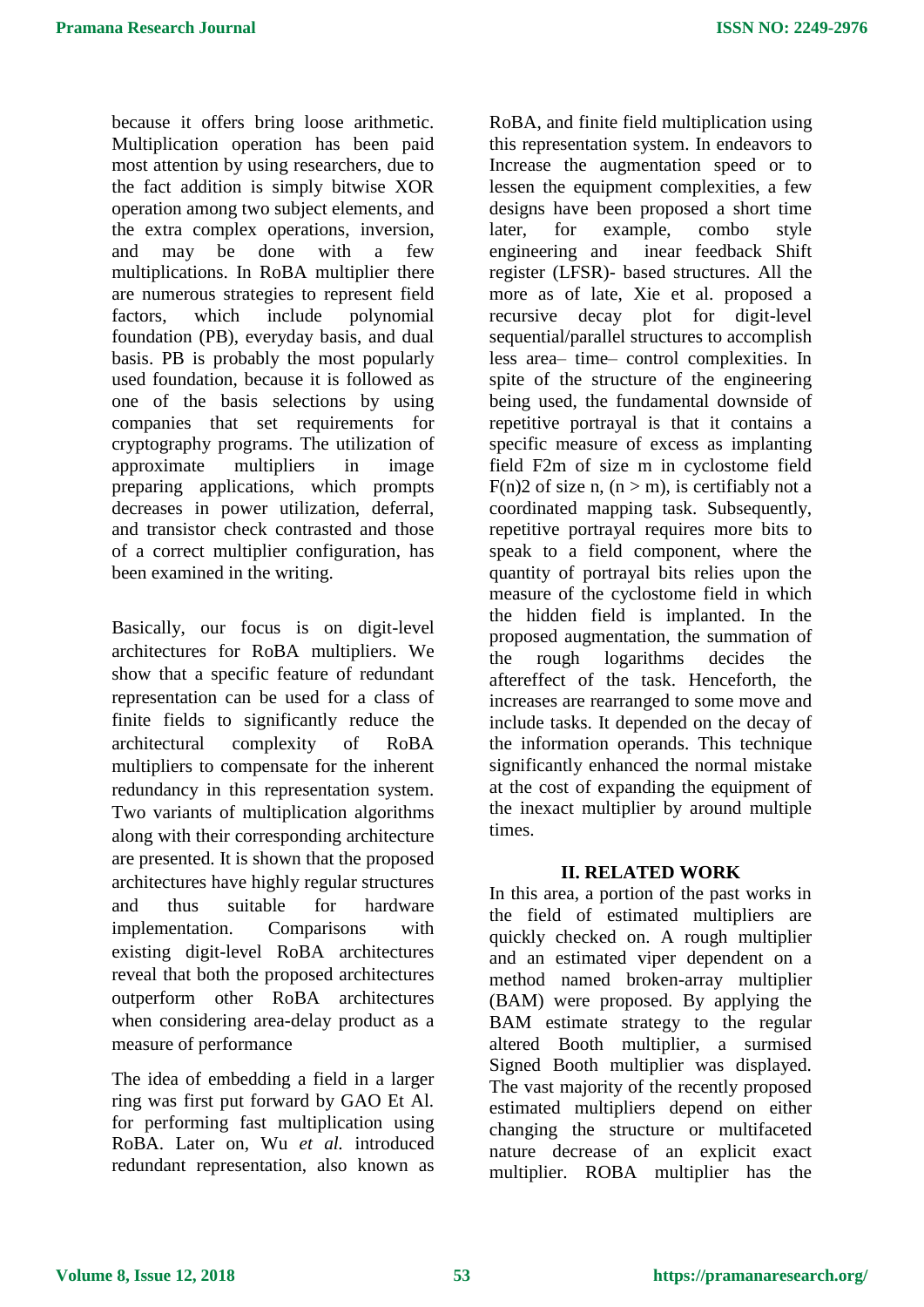accompanying points of interest 1) bring down power utilization by 6 requests of size 2) high recurrence activity  $(5-10)$ GHz framework clock), 3) moderately basic rationale configuration approach.

Vitality minimization is one of the fundamental plan prerequisites in any electronic frameworks, particularly the convenient ones, for example, advanced mobile phones, tablets, and distinctive contraptions. It is exceedingly wanted to accomplish this minimization with negligible execution (speed) punishment. Computerized flag handling (DSP) squares are key parts of these convenient gadgets for acknowledging different sight and sound applications. The computational center of these squares is the number juggling rationale unit where duplications have the best offer among every single number-crunching activity performed in these DSP frameworks. In this manner, enhancing the speed and power/vitality effectiveness qualities of multipliers assumes a key job in enhancing the productivity of processors. Huge numbers of the DSP centers actualize picture and video handling calculations where last yields are either pictures or recordings arranged for human utilizations. This reality empowers us to utilize approximations for enhancing the speed/vitality productivity.

This begins from the constrained perceptual capacities of individuals in watching a picture or a video. Notwithstanding the picture and video preparing applications, there are other zone where the precision of the number juggling activities isn't basic to the usefulness of the framework. Having the capacity to utilize the estimated processing furnishes the creator with the capacity of making exchange offs between the exactness and the speed and in addition control/vitality utilization.

Applying the guess to the number juggling units can be performed at various plan reflection levels including circuit, rationale, and engineering levels, and also calculation and programming layers. The estimate might be performed utilizing distinctive procedures, for example, permitting some planning infringement (e.g., voltage over scaling or over timing) and capacity guess techniques (e.g., altering the Boolean capacity of a circuit) or a mix of them. In the class of capacity estimate techniques, various approximating number juggling building squares, for example, adders and multipliers, at various structure levels have been recommended. In this paper, we center around proposing a fast low power/vitality yet surmised multiplier suitable for blunder flexible DSP applications. The proposed augmentation approach is material to both marked and unsigned duplications for which three improved designs are displayed. The efficiencies of these structures are evaluated by looking at the deferrals, power and vitality utilizations, vitality postpone items (EDPs), and zones with those of some rough and precise (correct) multipliers. The fundamental plan of this paper is

1) Presenting another plan for RoBA augmentation by altering the traditional duplication approach;

2) Describing three equipment models of the proposed estimated augmentation conspire for sign and unsigned activities.

#### **III. EXISTING MULTIPLIER**



**FIG.1. EXISTING MULTIPLIER**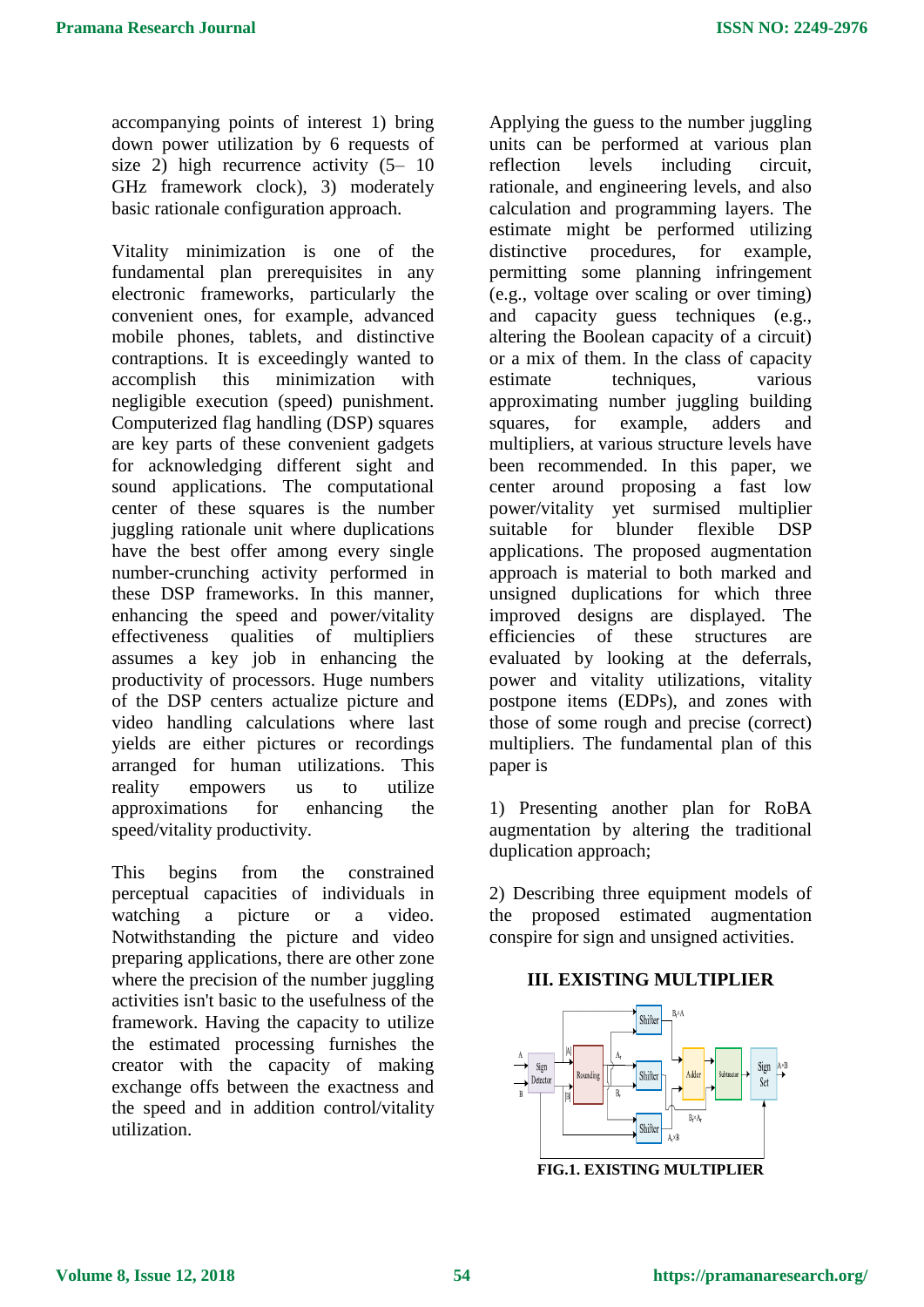The above figure (1) shows the architecture of existed system. The devices used in this multiplier are sign detector, rounding, shifter, adder, subtract or and sign set. Where the inputs are represented in two's complement format. To begin with, the indications of the sources of input are resolved, and for each negative value, the total value is created. Coming to the rounding block, it takes the nearest value in the form of 2*n*. It ought to be noticed that the bit width of the yield of this square is n (the most significant bit of the absolute value of the total estimation of a n-bit number in the two's supplement arrange is zero). In the existed system for every operation we use power n (2n). Here the inputs are denoted as *Ar* and *Br.* The multiplication process involved in this inputs can be written as shown below

 $A \times B = (Ar - A) \times (Br - B) + Ar \times B$ + *Br* × *A* − *Ar* × *Br.* (1)

By using the shift operation the multiplications are implemented in this system. But the entire process is quite complex. The output can be measured from weight of the input terms. However, the entire multiplication operation can be performed based on the three shift and two addition/subtraction operations. After this operation, the nearest values of inputs A and B are determined. When the value of *A*  (or *B*) is equal to the  $3 \times 2p-2$  then it is equal to absolute difference of 2*p* and 2*p*−1. But this value will not care in both rounding up and down process. So depend up on the magnitude of inputs the final result is calculated by RoBA multiplier.

Here if the input A is smaller than input B then result will be larger that he exact result. In the same way, if both inputs are smaller and both inputs are larger than the result will be smaller compared to output. Since Ar and Br are as 2n, the contributions of the subtractor may take one of the three input designs. At long last, if the indication of the final multiplication result ought to be negative, the yield of the subtractor will be discredited in the sign set square. To discredit esteems, which have the two ought supplement portrayal, the relating circuit dependent on  $X + 1$  to be utilized. To expand the speed of refutation task, one may skirt the implication procedure in the invalidating stage by tolerating its related blunder. As will be seen later, the criticalness of the blunder diminishes as the information widths increments.

In this, if the invalidation is performed precisely (roughly), the usage is called marked RoBA (S-RoBA) multiplier [approximate S-RoBA (AS-RoBA) multiplier]. For the situation where the sources of info are constantly positive, to expand the speed and lessen the power utilization, the sign identifier and sign set squares are excluded from the design, furnishing us with the engineering called unsigned RoBA (U-RoBA) multiplier. In this case, the output width of the rounding block is  $n + 1$  where this bit is determined based on Ar  $[n] = A[n-1] \cdot A[n-2]$ . This is because in the case of unsigned  $11x$ ... x (where x denotes do not care) with the bit width of n, its rounding value is 10…0 with the bit width of  $n + 1$ . Therefore, the input bit width of the shifters is  $n + 1$ . However, because the maximum amount of shifting is  $n - 1$ , 2n is considered for the output bit width of the shifters. To overcome the problem occurred in this system a new system is proposed which is discussed in below section.

#### **IV. PROPOSED MULTIPLIER**



**FIG. 2: PROPOSED MULTIPLIER**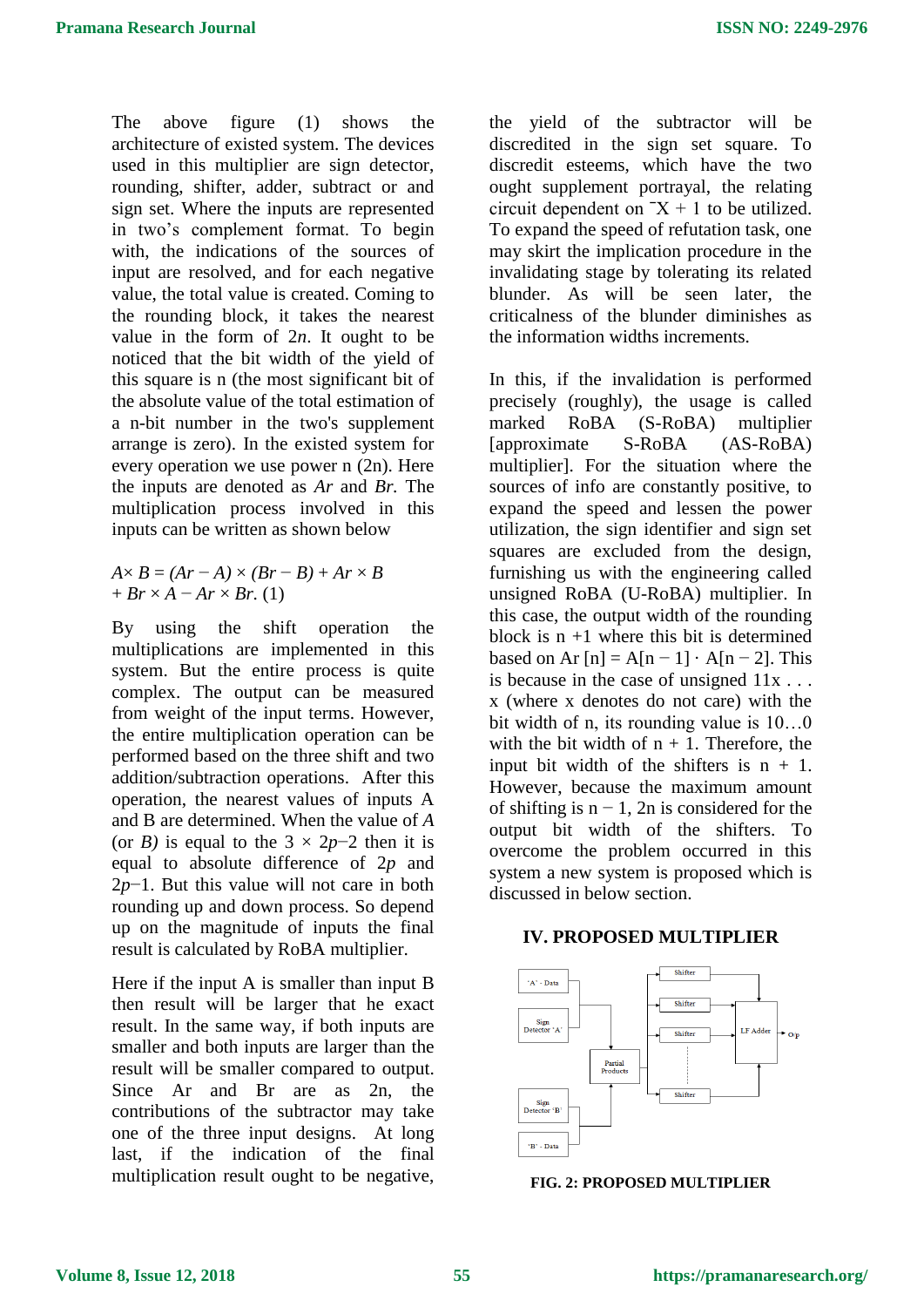The above figure (2) shows the architecture of proposed multiplier. In this system the encrypted system we use LF adder, partial products, input vectors and shifters. In this paper, we have used input vectors to generate switching activities which can be used for energy estimation. This is an extra correct strength measuring technique and due to the fact that electricity consumption of a digital circuit is quite dependent on enter facts transitions and switching hobby of every internet in the circuit. For greater accurate energy estimation, full-timing in preference to zero-postpone gate stage simulation, with one thousand random vectors for inputs A and B, has been used for obtaining switching hobby information. In full timing simulation, system faults that affect the strength intake may be captured the power estimation glide.

Product generator is designed to produce the product by multiplying the multiplicand A by 0, 1, -1, 2 or -2. A 5 to 1 MUX is designed to determine which product is chosen depending on the M, 2M, 3M control signal which is generated from the MBE. The Ladner-Fischer Adder is flexible to speed up the binary addition and the structure looks like tree structure for the high performance of arithmetic operations. In Ripple Carry Adders each bit wait for the last bit operation. In Parallel Prefix Adders instead of waiting for the carry propagation of the first addition. The construction of Efficient Ladner-Fischer Adder consists of three stages.

They are Pre-Processing Stage, Carry Generation Stage, and Post-Processing Stage. The first inputs bits goes under Pre-Processing Stage and it will produce propagate and generate. These propagates and generates undergoes Carry Generation Stage produces carry generates and carry

propagates, these undergoes Post-Processing Stage and gives final sum. Basically, a multiplier is a combinational logic circuit used in digital systems to perform the multiplication of two binary numbers. Multiplier circuits are modelled after the "shift and add" algorithm. RoBA Multiplier has the advantage of reducing power consumption in the DSP systems. RoBA. Our proposed multiplier and the existing multipliers in comparison complete one discipline multiplication in one of a kind numbers of clock cycles. This proposed encrypted system will reduce the errors and produce effective results compared to existed system.



**FIG. 3: RTL SCHEMATIC**



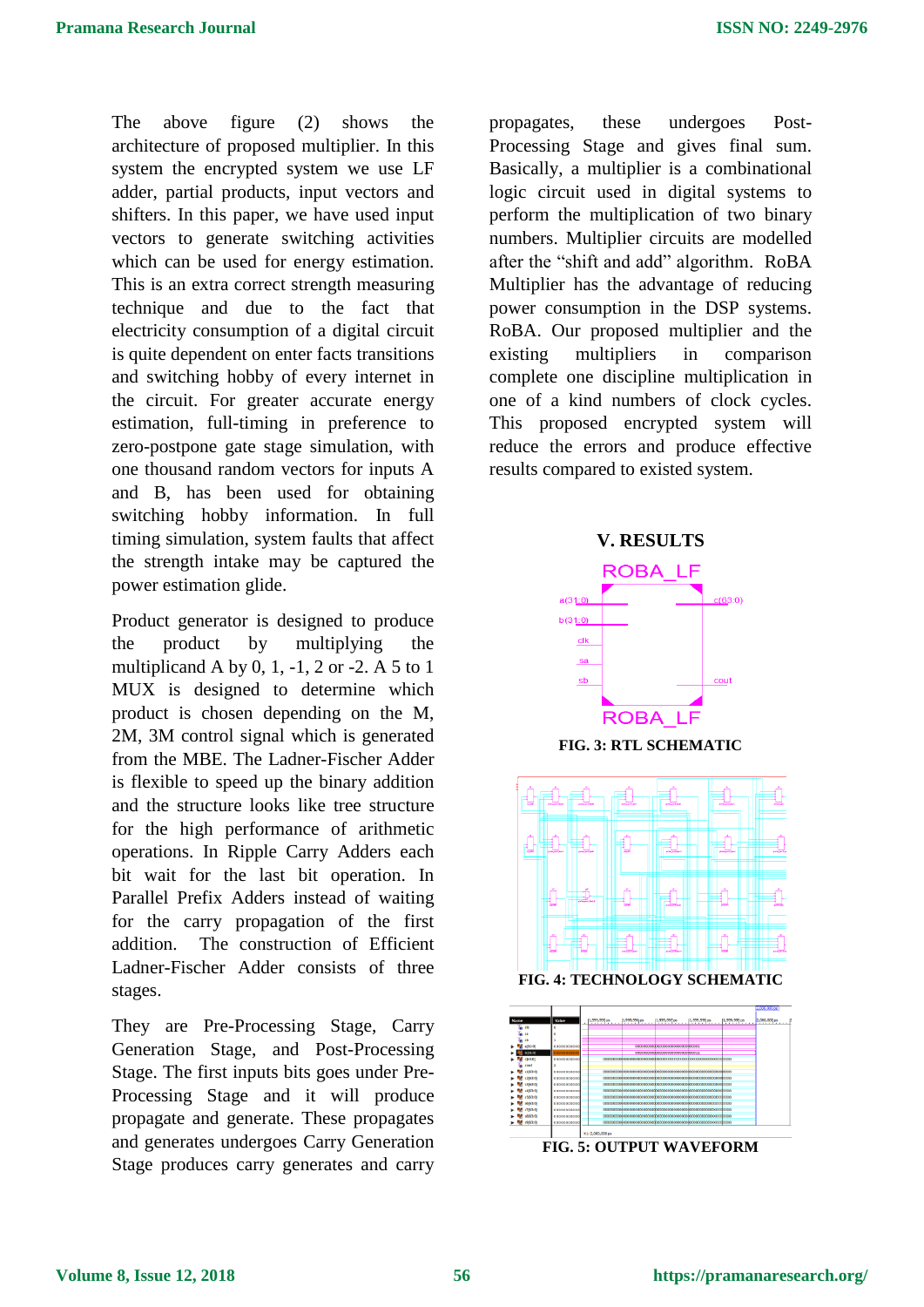

#### **VI. CONCLUSION**

In this paper we propose a rounding based approximate multiplier (ROBA). The approximate multiplier which is based on rounding is designed using Ladner Fischer adder which is more efficient than the previous approximate and accurate multipliers. An approximate multiplier (ROBA) using LF adder implementation was proposed in the paper. The Ladner Fischer adder is one of the parallel prefix adders which greatly reduce the consumption of area for higher order bits. The results show that the proposed multiplier shows better performance in terms of area, power and delay. The rounding based approximation resulted in reduced area when compare to other approximations. The efficiency of the proposed approximate multipliers were evaluated by comparing with some of previous approximate multipliers and the results reveals that proposed approximate multiplier is efficient in the applications where the area of the system is highly concerned.

### *VII. REFERENCES*

*[1] M. Alioto, "Ultra-low power VLSI circuit design demystified and explained: A tutorial," IEEE Trans. Circuits Syst. I, Reg. Papers, vol. 59, no. 1, pp. 3–29, Jan. 2012.*

*[2] V. Gupta, D. Mohapatra, A. Raghunathan, and K. Roy, "Low-power digital signal processing using approximate adders," IEEE Trans. Comput.-Aided Design Integr. Circuits* 

*Syst., vol. 32, no. 1, pp. 124–137, Jan. 2013.*

*[3] H. R. Mahdiani, A. Ahmadi, S. M. Fakhraie, and C. Lucas, "Bio-inspired imprecise computational blocks for efficient VLSI implementation of softcomputing applications," IEEE Trans. Circuits Syst. I, Reg. Papers, vol. 57, no. 4, pp. 850–862, Apr. 2010.*

*[4] R. Venkatesan, A. Agarwal, K. Roy, and A. Raghunathan, "MACACO: Modeling and analysis of circuits for approximate computing," in Proc. Int. Conf. Comput.-Aided Design, Nov. 2011, pp. 667–673.*

*[5] F. Farshchi, M. S. Abrishami, and S. M. Fakhraie, "New approximate multiplier for low power digital signal processing," in Proc. 17th Int. Symp. Comput. Archit. Digit. Syst. (CADS), Oct. 2013, pp. 25–30.*

*[6] P. Kulkarni, P. Gupta, and M. Ercegovac, "Trading accuracy for power with an underdesigned multiplier architecture," in Proc. 24th Int. Conf. VLSI Design, Jan. 2011, pp. 346–351.*

*[7] D. R. Kelly, B. J. Phillips, and S. Al-Sarawi, "Approximate signed binary integer multipliers for arithmetic data value speculation," in Proc. Conf. Design Archit. Signal Image Process., 2009, pp. 97–104.*

*[8] K. Y. Kyaw, W. L. Goh, and K. S. Yeo, "Low-power high-speed multiplier for error-tolerant application," in Proc. IEEE Int. Conf. Electron Devices Solid-State Circuits (EDSSC), Dec. 2010, pp. 1–4.*

*[9] A. Momeni, J. Han, P. Montuschi, and F. Lombardi, "Design and analysis of approximate compressors for multiplication," IEEE Trans. Comput., vol. 64, no. 4, pp. 984–994, Apr. 2015.*

*[10] K. Bhardwaj and P. S. Mane, "ACMA: Accuracy-configurable multiplier architecture for error-resilient system-onchip," in Proc. 8th Int. Workshop Reconfigurable Commun.-Centric Syst.- Chip, 2013, pp. 1–6.*

*[11] K. Bhardwaj, P. S. Mane, and J. Henkel, "Power- and area-efficient*